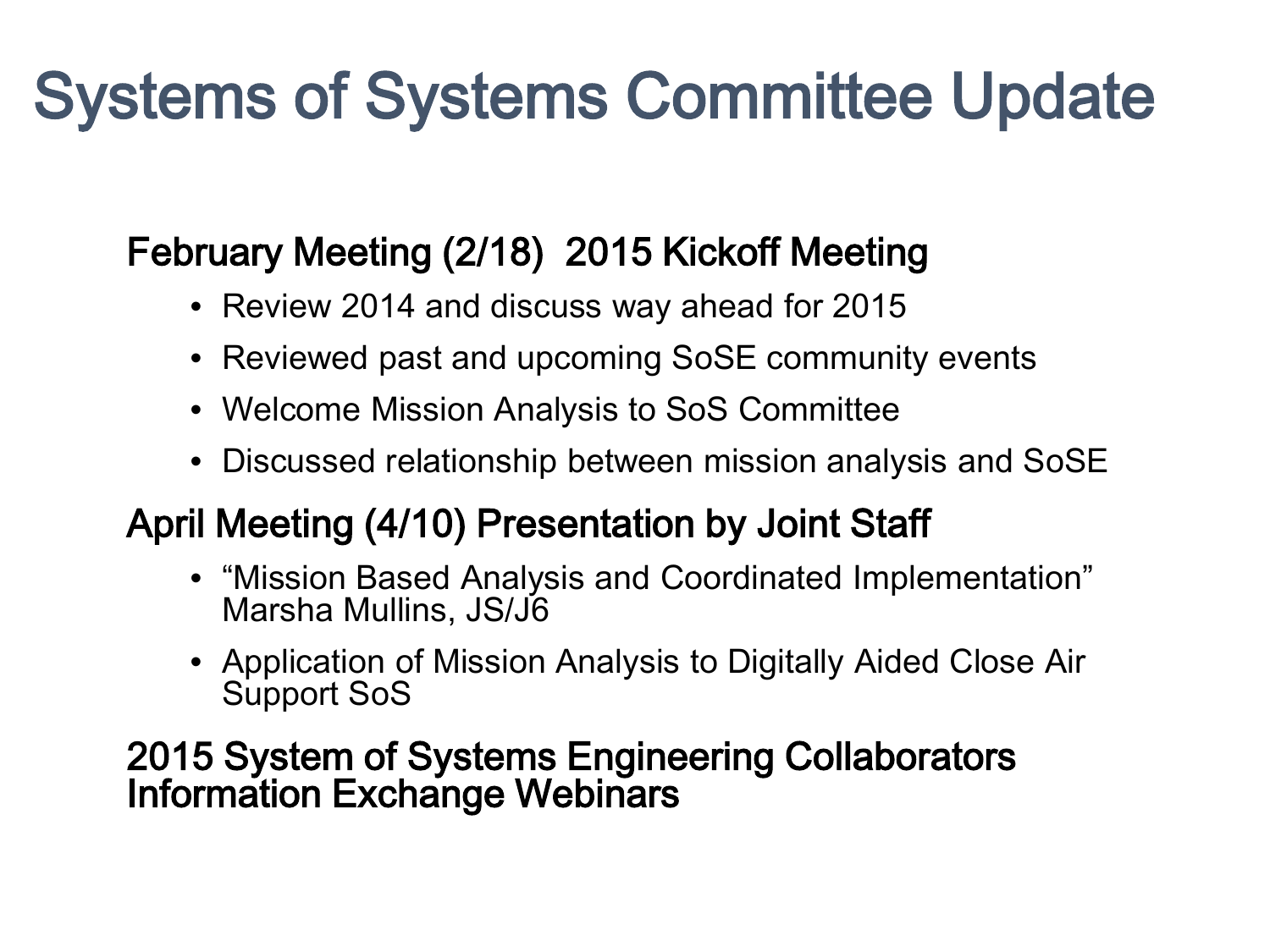

**2015 System of Systems Engineering Collaborators Information Exchange Webinars Sponsored by DASD(SE) and NDIA SE Division**



- April 14, **Critical Integration Links Identification for System of Systems**, Mr. Subash Kafle and Dr. Jason McZara, The MITRE Corporation
- April 28, **Synthesizing and Specifying Architectures for System of Systems**, Dr. C. Robert Kenley, Purdue University
- May 5, **SoS Considerations in the Engineering of Systems**, Dr. Judith Dahmann, The MITRE Corporation
- May 19, **Lifecycle Modeling Language and SoS**, Dr. Steven Dam, SPEC Innovations
- June 9, **Lifecycle Verification of a System of Systems**, Mr. Brian Hatchell, Mr. Fredrick Mauss, and Mr. Kurt Silvers, Pacific Northwest National Laboratory
- June 23, **Incremental Commitment Spiral Model as Applied to SoS**, Dr. Rich Turner, Stevens Institute of Technology; Dr. Jo Ann Lane, University of Southern California
- July 28, **Maintaining Emergence in Systems of Systems Integration: a Contractual Approach using SysML**, Dr. Jeremy Bryans, Dr. John Fitzgerald, and Dr. Richard Payne, University of Newcastle upon Tyne; Mr. Klaus Kristensen, Bang & Olufsen
- August 11, **Systems Integration: He Who Hesitates Is Lost**, Mr. James R. Armstrong, Stevens Institute of **Technology**
- August 25, **A Practitioner's Approach Using Model Based Systems Engineering (MBSE) in Systems of Systems**, Mr. Richard Deakins and Mr. Doug Parsons, U.S. Army Aviation and Missile Research, Development and Engineering Center

**To receive meeting invites, email osd.atl.asd-re.se@mail.mil or visit our website: http://www.acq.osd.mil/se/outreach/sosecollab.html**

**UNCLASSIFIED | DISTRIBUTION IS UNLIMITED** 2015 SoSECIE Schedule